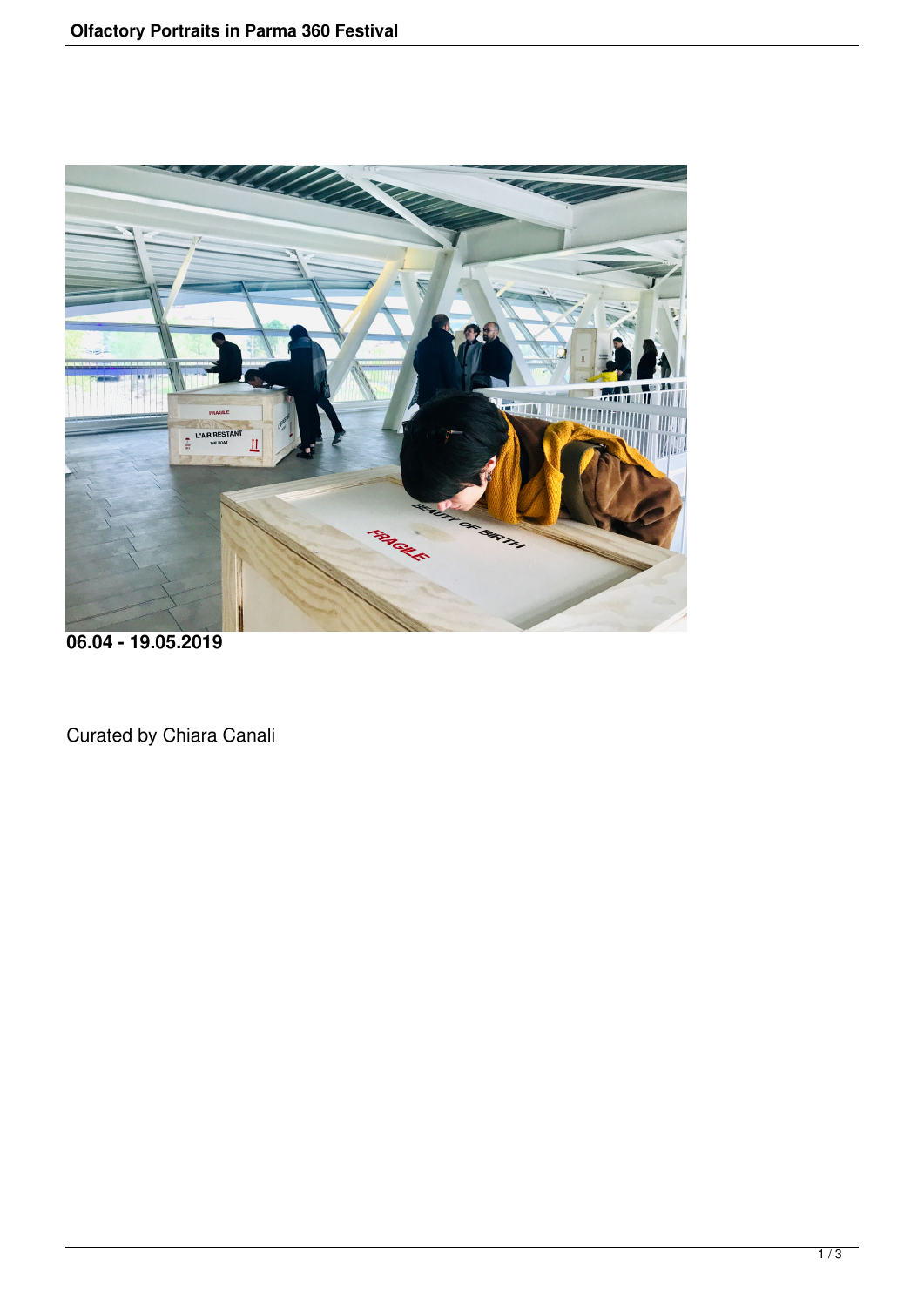{gallery}exhibitions/2019/parma360{/gallery}

Olfactory Portraits is an olfactory journey that is structured in a sequence of wooden crates for transporting works of art, of different sizes, which contain perfumes or smells. Each case has its own title which refers to the fragrance contained within. The title, in combination with the smell, relates to a certain expressive context, to an object or a personality. For example, it is the case of the smell of the sea, of birth, of war, of breath, of "artist's shit". Every traveling crate, with the smell or smell inside it, becomes a work of art. What is not considered or said is that a perfume or an odor can also be a work of art, depending on the context and the purpose for which they were created. The artist invites the viewer to participate directly and empathize with the created situation, as the smells affect the limbic system, the intricate set of brain structures responsible for our emotional life and the formation of our memories.

## **Location:**